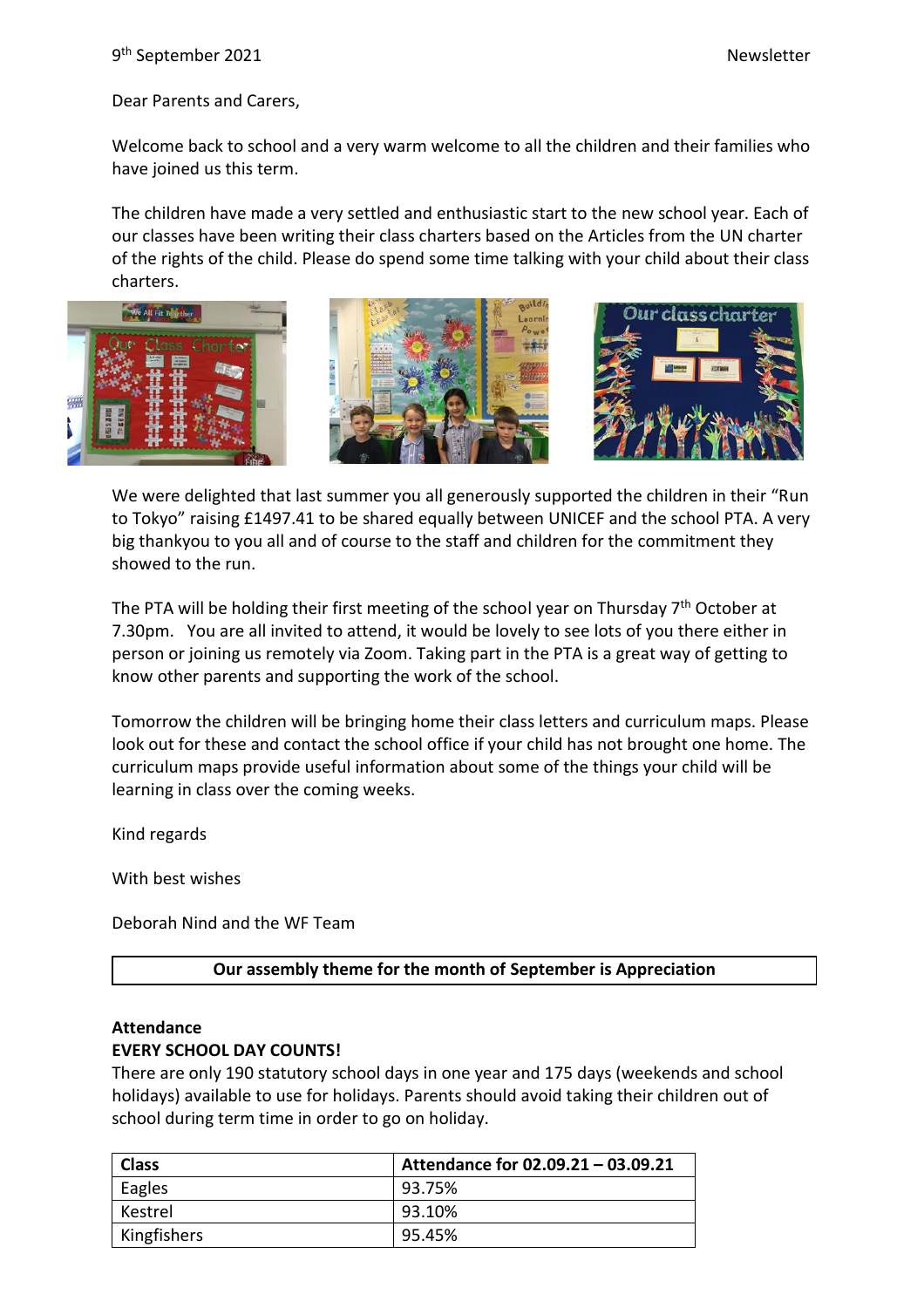| Nightingales      | 96.04% |
|-------------------|--------|
| Owls              | 96.49% |
| Peregrine Falcons | 91.30% |
| <b>Red Kites</b>  | 92.98% |
| Robins            | 100%   |
| Sky Larks         | 94.23% |
| Swallows          | 100%   |
| Wrens             | 100%   |
| Total             | 95.23% |

# **Breakfast Club**

Breakfast club runs every day from 07:30 – 08:45 in the Howard Hillsdon building (old playgroup). The children enjoy a range of breakfast cereals, fruit juices, yoghurts and toast, followed by the opportunity to play indoor games. The cost is £5.00 per child. If you would like your children to take part in breakfast club, **please see the staff in the office to book prior to attendance, the office is now taking bookings for this term.**

# **News from the PTA**

The William Fletcher School PTA AGM is booked for Thursday 7th October at 7.30pm. It will be held in the school hall where social distancing can still be practiced. We are also hoping to offer a zoom call for those that aren't able to make it in person. If you would like to attend in person or via zoom please email [williamfletcherschoolpta@gmail.com](mailto:williamfletcherschoolpta@gmail.com) so we can ensure we have enough attendees

and can cater accordingly. All welcome!

# **Step 2 Dance Lessons**

A local dance company Step 2 that comes into school has lots of lessons for all range of ages. Please see website below for further details: [Step 2 Dance Oxford Homepage](https://www.step2dance.co.uk/home) — STEP 2 DANCE

# **Science Bazaar Saturdays**

Science Bazaar Saturdays presents Scanning the Microworld! Join us for an interactive microscopy session to explore at the micro level. Fun for all the family and most suitable for ages 5-12 years. Register at

https://brookes.zoom.us/meeting/register/tZItceGupjguGtRlZT03RbbmrUI9E1FmPyo7

# **Yarnton Youth Netball**

Summer netball sessions. Open to boys and girls in years 5 & 6 from William Fletcher School. Training for the summer term will be Wednesdays after school 3:15-4:00 on the hard court on Rutten Lane. If you're interested in your child taking part please email [yarntonyouthnetball@gmail.com](mailto:yarntonyouthnetball@gmail.com) for more details.

# **Yarnton Blues FC U9s (September 2021)**

Yarnton Blues Football Club – U9s are looking for players for next season (starting September 2021). If your child will still be aged 8 on August 31st 2021 and would be interested in joining the team, we have spaces available at the moment.

Training sessions take place on Wednesdays at 17:30 at Yarnton Park, off Rutten lane. \*\*Note: Football boots or astros, and shin pads required.

If you would like more information please contact the club secretary James Finnigan via email [\(secretary@yarnton-blues.co.uk\)](mailto:secretary@yarnton-blues.co.uk).

# **Junior Touch Rugby**